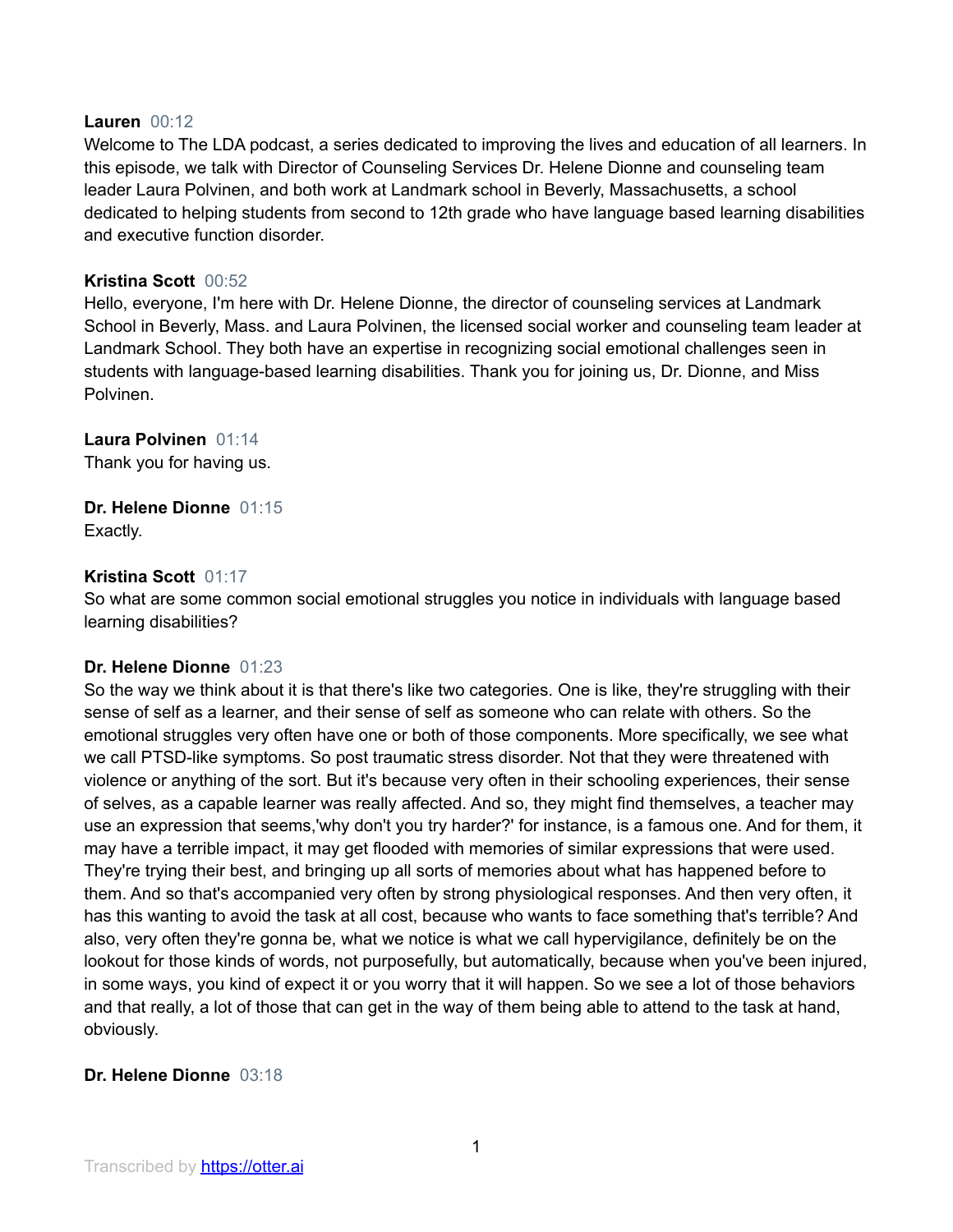We also obviously see a lot of kids who have got it, you know, the rates of ADHD are some is higher than in the general population. That means that it affects their attention for some or many of those students that can be hyperactive, quite impulsive. And so all of that also gets in the way of the learning.

## **Dr. Helene Dionne** 03:39

Something that a lot of people don't know, sometimes it may affect the ability to initiate a task, actually, because we think about them as being impulsive. But some of them, it's the opposite, it affects their ability to start a task. The rates of anxiety and depression are higher. Now, we're not saying that those kids have full blown diagnosis, but they tend to worry more about their ability to be successful, to make friends. And so then they also get more easily discouraged, again, because of the accumulated number of failures. So we see that, and sometimes it's accompanied by...we've seen that populations are higher rates of suicidal ideation or attempts. Now we like to remind people that we are saying those are all risk factors that are present, they can very well respond to the right intervention. And by that we mean both the academic intervention that if they feel that they're learning, they're being taught the way they need to be taught, then obviously, they get more encouraged and we can see a lot of those elements kind of be mitigated. Also, we can ask if often have direct intervention, to help them figure out strategies to cope with their anxiety when they're looking at a task and they feel overwhelmed.' What can you do? Or say to yourself? Or how can you manage your anxiety to be able to attend to the task?' So sometimes we work directly with the emotional component. So all of that, that's about the learning because all of that affects their working memory, and it affects their attention, and their executive function and so forth. But then there's also the I don't know, if you want to talk about the issue of them feeling like they're able to connect with other kids, because that's such an important piece of it all.

## **Laura Polvinen** 05:34

Sure. I think in terms of the emotional piece, such an important part of being human is connecting to other people socially and feeling accepted and loved. And we know that students with language based learning disabilities have different challenges in terms of social needs, and even a higher rate of potentially being isolated or bullied. And that can present a larger social emotional need with regard to anxiety in social situations or even depression. We know that students with LD have some challenges sometimes around social interaction overall, whether it be pacing of conversation, or social pragmatics, which is like all the aspects of social interaction, besides the words, tone of voice, body language. Again, the pacing, staying on topic, those pieces. And so when students have difficulties, not only in language based learning disabilities, areas affected by school, but in social interactions, that can have a real effect on their self esteem, and kind of lead more to some of those negative emotional feelings about themselves, which then cycle back and affect future social interactions or their learning. And it's kind of a cycle in that sense. So the cycle really seems to be self confidence, social emotional, and feeling like community and part of something and then academics.

# **Kristina Scott** 06:47

Where do you start as a teacher to even target? Is there one area to start? Or do you try and do it all at once, or...

# **Laura Polvinen** 06:54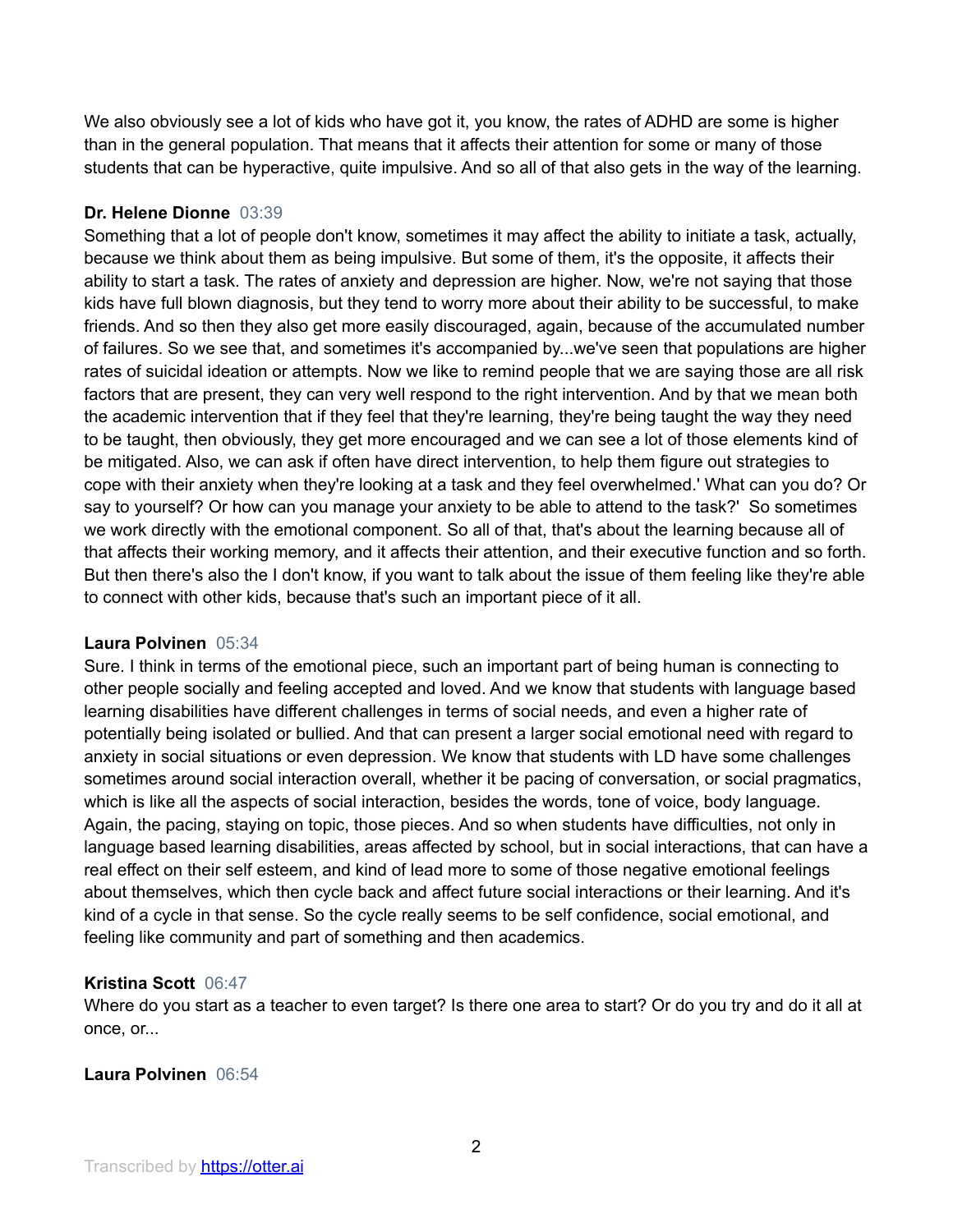I think, you know, ideally, of course, doing it all at once. But knowing we're only human, I think the biggest piece is to have students feel safe. And I think good teachers want students to feel safe in their classroom. And when they create that environment where students feel like they're seen, and that a teacher values who they are, that enables them to feel more comfortable to reveal whatever it is, whether it be their challenges in terms of academics or that social piece. I think we have kids who have challenges with social pragmatics, but who are able to really do well in a classroom, because they're given what they need academically and they're made to feel part of a community, even if they don't relate the way many of the other kids in their class do. And so I think teachers who foster that sense of 'you are part of this community. And I want to know about you. And I want to foster those strengths that you have, and nurture you as a learner and address the challenges you have. And there's nothing wrong with you, because you have challenges, that helps take care of that emotional piece.' And then they get more out of them academically, right, a student who feels emotionally safe is going to take more risks. And students who take more risks are going to learn more.

## **Dr. Helene Dionne** 08:00

What we find as a way to kind of develop that trust between the students and the teacher, is also if the teacher can find a way to have the students understand what their learning profile is, sometimes the teacher, if it's a special education teacher can understand the reports and can explain, sometimes this could be a psychologist at the school, or it could be, sometimes you need to involve another professional. But the idea is for the kid to really understand what's going on. Let's face it, language based learning disabilities are complicated enough, because it's a wide range of possibilities in the menu of learning disabilities, and not all of them have the same. As we know, some of them struggle with dyslexia and have no trouble with expressive or receptive oral information. So it's confusing for the kids themselves. And once they understand what it is that they're struggling with, that there's nothing that...their brain kind of processes information differently, or processes the written word differently, but that they can learn, they just need to learn differently, that makes a big difference. And already, there's a sense of trust, because this adult gets me. And also it is this beginning of a collaboration between the kid and the adult, because it's not just that we're doing something to you, you get it so that you can help us teach you. And we're gonna work on that together. And the element that gets added to that is letting them know that there are millions of other kids like them. So that again, gives them hope. And you know, and we can go on about the actors who are dyslexic, who have dyslexia, and so forth and have managed and people who have been successful in different fields. But again, it's in the idea of giving them a different perspective.

# **Dr. Helene Dionne** 10:00

If instead of,' I'm not able to learn,' 'I think I learn differently, and there is hope for me.' And that in itself creates quite a different environment in which to teach. And then, you know, there's obviously a number of specific strategies, but what we're talking about is creating a structure in a container, in which, you know, as I said, it's different, the way that the teaching occurs.

## **Laura Polvinen** 10:25

We have a student who said, in her advice to teachers, she said, remember, they're not just brains in those seats. They're people in bodies with emotions and experiences. And I think that's really like the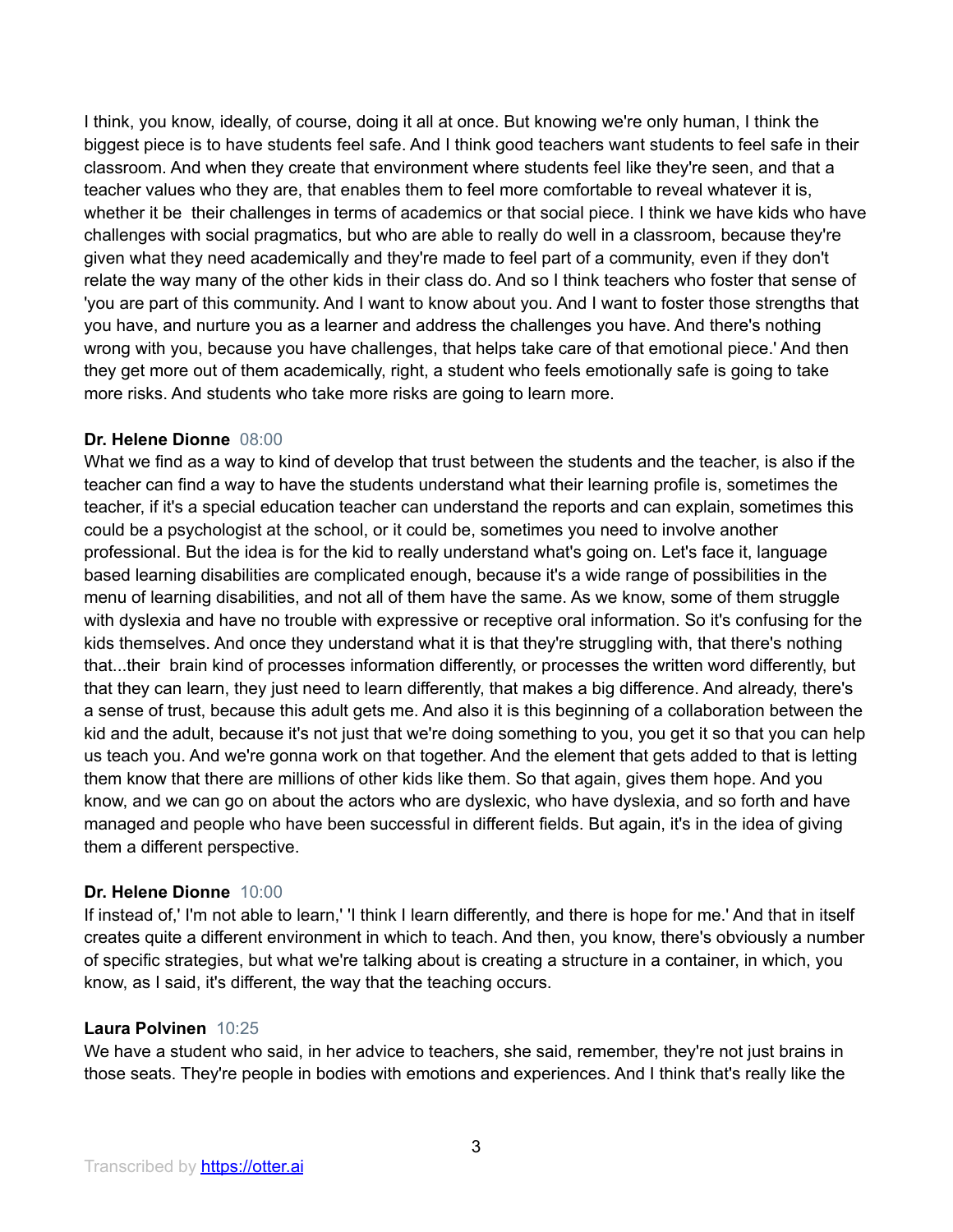perfect message to teachers is, these are complex individuals in the seats in your chairs, and bringing lots of different pieces to the table totally captures that with what the students said.

## **Kristina Scott** 10:47

So it sounds like you're very much about empowering students. Is there a certain age developmental level where students may understand their disability a little better?

## **Laura Polvinen** 10:59

I would say students as young as second grade, when most students get diagnosed, can start to understand. Many of our students will say they knew in kindergarten that they were different, because everyone else knew their alphabet when they didn't. We know a number of twins who have a reading challenge or language based learning disability and their twin did not. So I think even as early as elementary school, you can explain to students that their brain learns differently. We really do our best to explain that it's not about intelligence, it's not about your ability to think and process, it's about your ability to use and manipulate language as it works in your brain. Obviously, you can be more detailed with an older student to help them understand the intricacies of their profile. But oftentimes, younger kids just want to know that, yes, they are feeling different. And that's true, they are different. But they're not different from everyone else, it's not their fault. And there are ways to help their skills that they can learn to lead the kind of lives they hope for, because we know that students even as little as six and seven have hopes and dreams of what their lives will turn out to be.

#### **Dr. Helene Dionne** 12:02

Right. And what I like about this way of thinking about it is that it's like any of the big topics in life. And kids, we know they could be three or four years old and they wonder about death, right? They wonder about big topics, let alone sexuality and all of this, and what do we say? We say at different ages, they can't process it, but they process it for that period of life. And then maybe when they go to middle school, then they have to rethink about it. What does that mean? And once they go to high school, and then when they're thinking about college, each time, they're going to be reworking the meaning of it all. So that's part of their life project, because for a lot of them, it's not going to disappear. But they have to figure out a way around it, on top of it, through it or whatever, right? And so it's a nice project. A lot of us have our own little ones too.

## **Kristina Scott** 13:01

Yes, we all have our life projects.

# **Dr. Helene Dionne** 13:05

Yes, exactly.

## **Kristina Scott** 13:07

So you talked about kind of empowering students and helping them understand their disability. And then moving on to developing social emotional competencies. What are some interventions that teachers can use in the classroom to really help students progress?

**Laura Polvinen** 13:07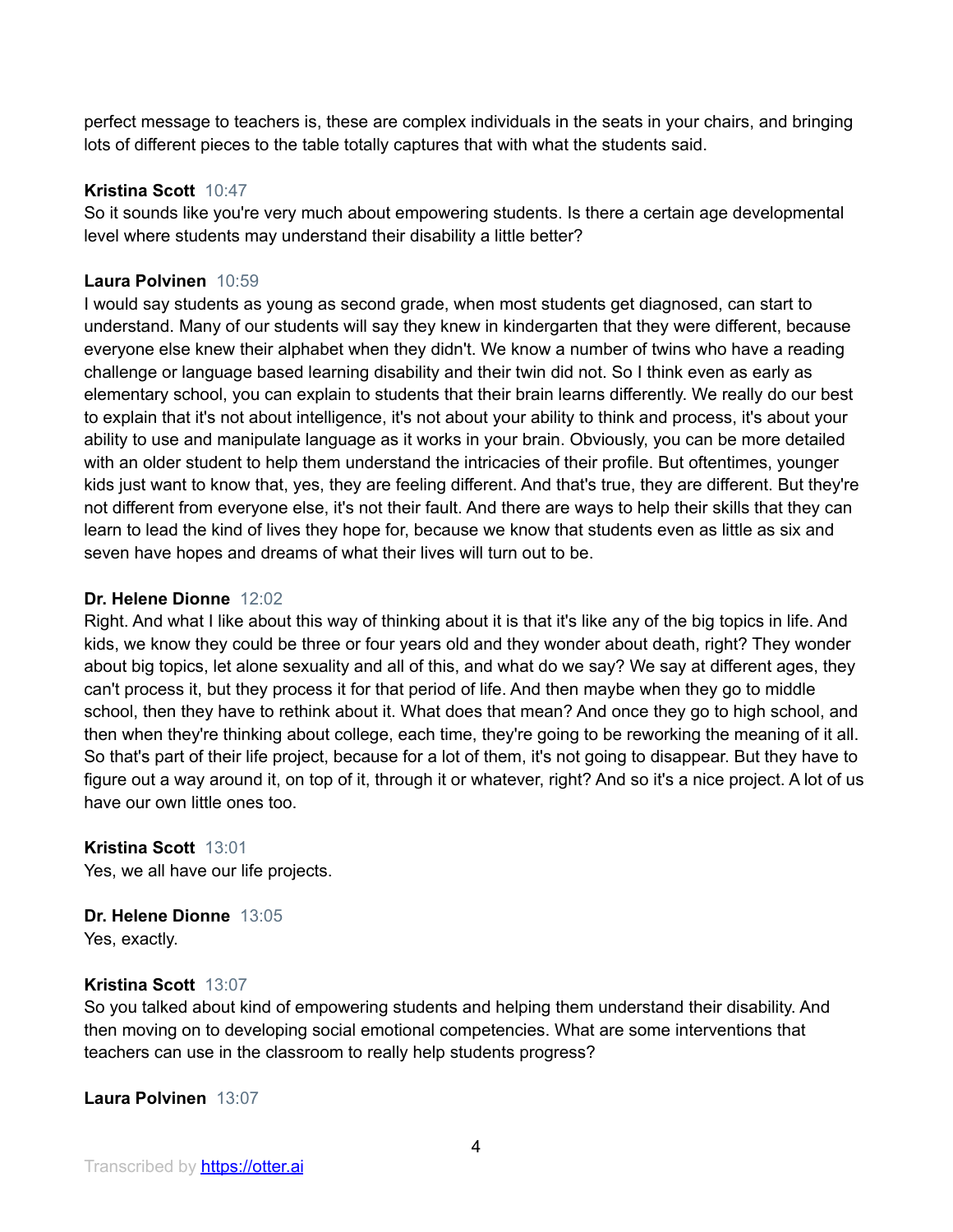So I think as Helene said, you know, helping teachers to know what the learning challenges and profiles are of their students would be really helpful because that gives a starting point, especially if a student feels understood in that way, like the teacher knows what's going on with me. One of the big interventions we suggest is putting an agenda on the board. That not only helps their language based learning disability, but any sense of anxiety or worry about what might happen in class is going to be diminished by knowing the plan. And kind of what they can project for the next 45 minutes of class, let's say an hour and a half, kind of gives the students the emotional power to think about how they're going to sustain the energy that they need for that class period. And to understand that the teacher is in control, and kind of put that worry maybe at ease a little bit. So I would say that's a big piece. In general, following the same routine, having boundaries and structure, making the expectations explicit. What is it that the teacher expects from that classroom students, from little things like how homework is turned in, or their jobs in class, especially for younger kids? Or what is the expectation if you come in late to class, because we find that students with LD have the opportunity to worry about all the little pieces if they don't know what's happening. And definitely in terms of avoidance, because work can be really challenging, we'll find any and every possible way to avoid it, so that they don't have to do a really challenging task. I think additionally, giving structured choices where students feel like they have an option of what they can do in terms of okay if you don't do this worksheet here in class, it will be for homework, or I'm asking you to do a sentence summary of this book in a small paragraph form and draw a picture, you can draw the picture first, or write the paragraph first. So you're not giving students an out, but you're giving them some sense of control and choice. And it really helps to hold them accountable. And also, I think just guide your expectations of students. What else can you think of? There's lots of...

## **Dr. Helene Dionne** 14:13

That's part of the longer presentation, I guess, with keeping in mind, again, not all of the students with language based learning disabilities struggle with expression and reception of language, however, a significant number of them, they struggle with that. So one of the things is to be aware of that, to kind of slow your speech down, and also make sure you do not assume. So make sure that they get what you said, and that you get what they're saying. So obviously, that would be in a smaller, and if you're dealing about within incidents, for instance, or expanding something so, you know, to some very...how often do we say, just,' I just want to make sure, this is what I hear you say to me,' and then you give it back to them, so that they can confirm or not if you are correct. The same way is, 'can you repeat to me what I told you?' So that worked for a small group, you can use a kid, we'll go, 'can you repeat, for everybody what the homework will be tonight, or you can have a round robin?' kind of thing. We know that anxious kid, for instance, if they know when it will come, they'll get themselves ready, right? So on Monday, maybe it's this one, and on Tuesday is going to be this one, who's going to have to tell everybody what it is that they have to do for homework tonight. So we bought the idea of being able to plan that, but we don't excuse it, they will do it for the other ones, but also to make sure that everybody hears, so we don't assume in our interactions with students. It's really important to be mindful of the words you use. Again, you know, that the big one that we hear a lot from the students is, they always think 'I don't work hard enough', they assume that, you know, try harder, they say, Oh, if you just applied yourself. So be mindful that what seems like a small word could really kind of cause quite a bit of emotional injury.

#### **Dr. Helene Dionne** 17:38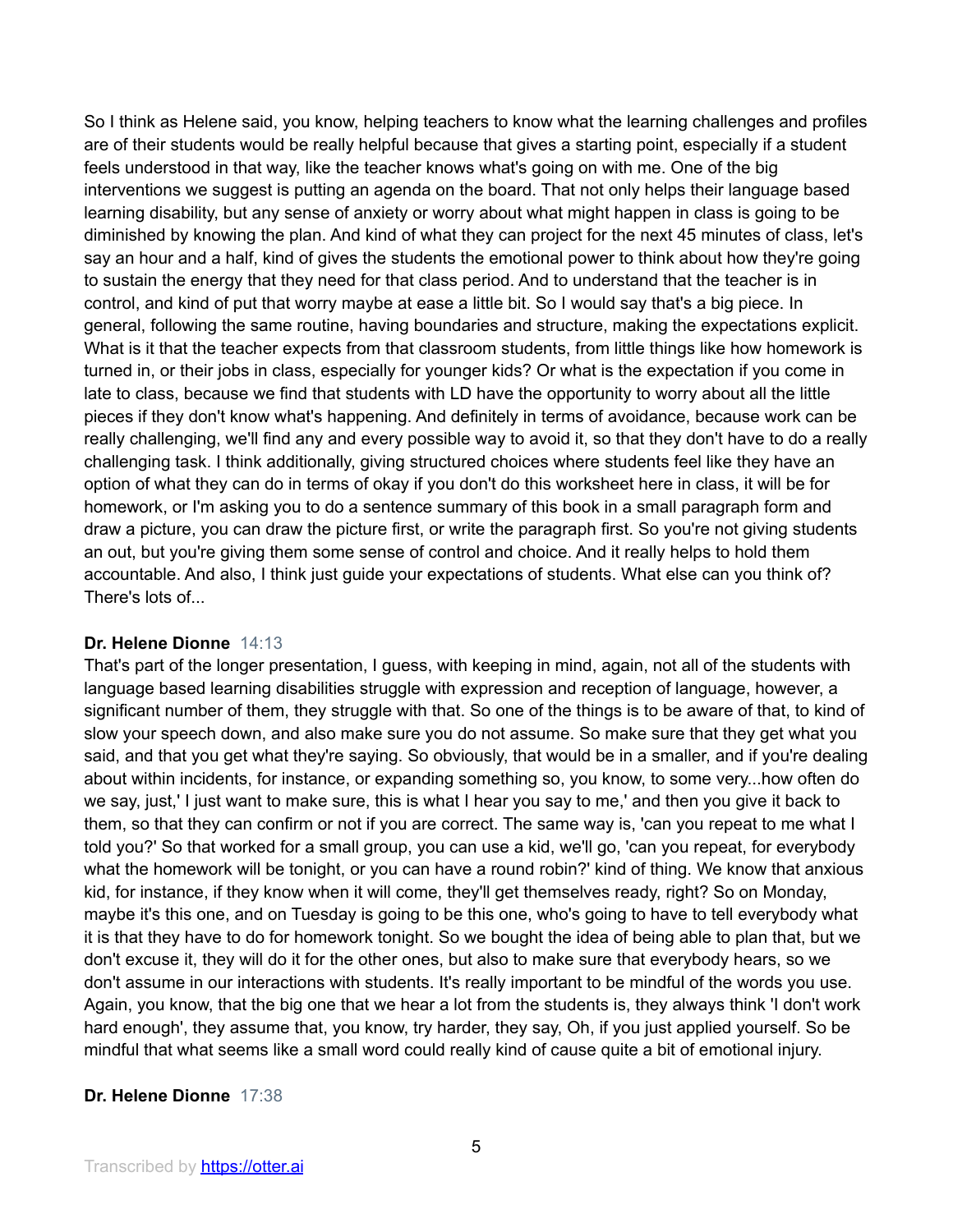Like I had this kid who said, you know, I listen, I work on my spelling test every night for like a long time. And I memorize it the best I can. And ideally, at the end of the week, when we have the test, I get the worst score than everybody. Even though some of my friends, they only took five minutes to look at it. And so can you imagine this kid who still is not giving up? And then if he's told: 'Well, if you had just studied harder,' it's an injury. It's also infuriating, you know that the unfairness of it makes them so angry. So be mindful of the words you use. Same thing with sarcasm. Sometimes we mean it, it's a joke, you know, and I think it's a great joke. But some of those kids don't understand sarcasm, so they may think you mean it literally. And then again, they're gonna 'Oh, my God,' you know, so if you don't know for sure that the kids can take the sarcasm, you know, sometimes I will, you know, kind of make, because sometimes we don't know, the only way is to try it, sometimes I will try it. And so you know, it's a joke, right? And then when I get this, like, crickets kind of, yeah. And then I'm thinking, okay, he did not know, now he knows, but in the future, I'm not going to go there. So those all kind of seem like nothing, but you know, every day is built over 1000s of interactions, right? So the way that we communicate makes a big difference.

## **Laura Polvinen** 19:11

There's another piece I think many skilled teachers do anyway. But the more they can do it, the more helpful, which is kind of anticipating what students brains are thinking, especially with regard to LBLD, if you give a written assignment or a reading assignment for in class, and a student sees a page full of words, saying out loud, 'okay, I know what you're thinking, your brain is thinking like, oh, my gosh, there's so many words, what am I going to do with this?' I think that helps mitigate the social emotional challenges in the moment, because you're kind of predicting what their brain is saying, and you're helping to regulate for them. So where they might not have the skills, given how overwhelmed they are with feelings to say, it's okay. The teacher is going to help me through this. They know that they're not going to give me something that's too challenging for me. If a teacher can put that up front and say, 'Look, I know what you're thinking. I gave you a three page summary for homework, and you're thinking you can't do this, but you can, you're going to use the template that we did. And then we're going to have a check in,' I think that sort of talking through the process is both breaking it down, which is important. But it's also kind of conveying your level of understanding of their needs and their minds.

## **Kristina Scott** 20:18

So we hear a lot about home-school partnerships. And we've talked a lot about the school front. Sometimes when students come home is when they completely shut down, because they've held it together all day at school. So what advice do you have for parents who are seeing maybe the meltdown or the frustrations of school come out of the home environment?

## **Dr. Helene Dionne** 20:37

I mean, besides snacks...

#### **Kristina Scott** 20:40

Snacks, just a little bit of downtime for themselves.

## **Dr. Helene Dionne** 20:46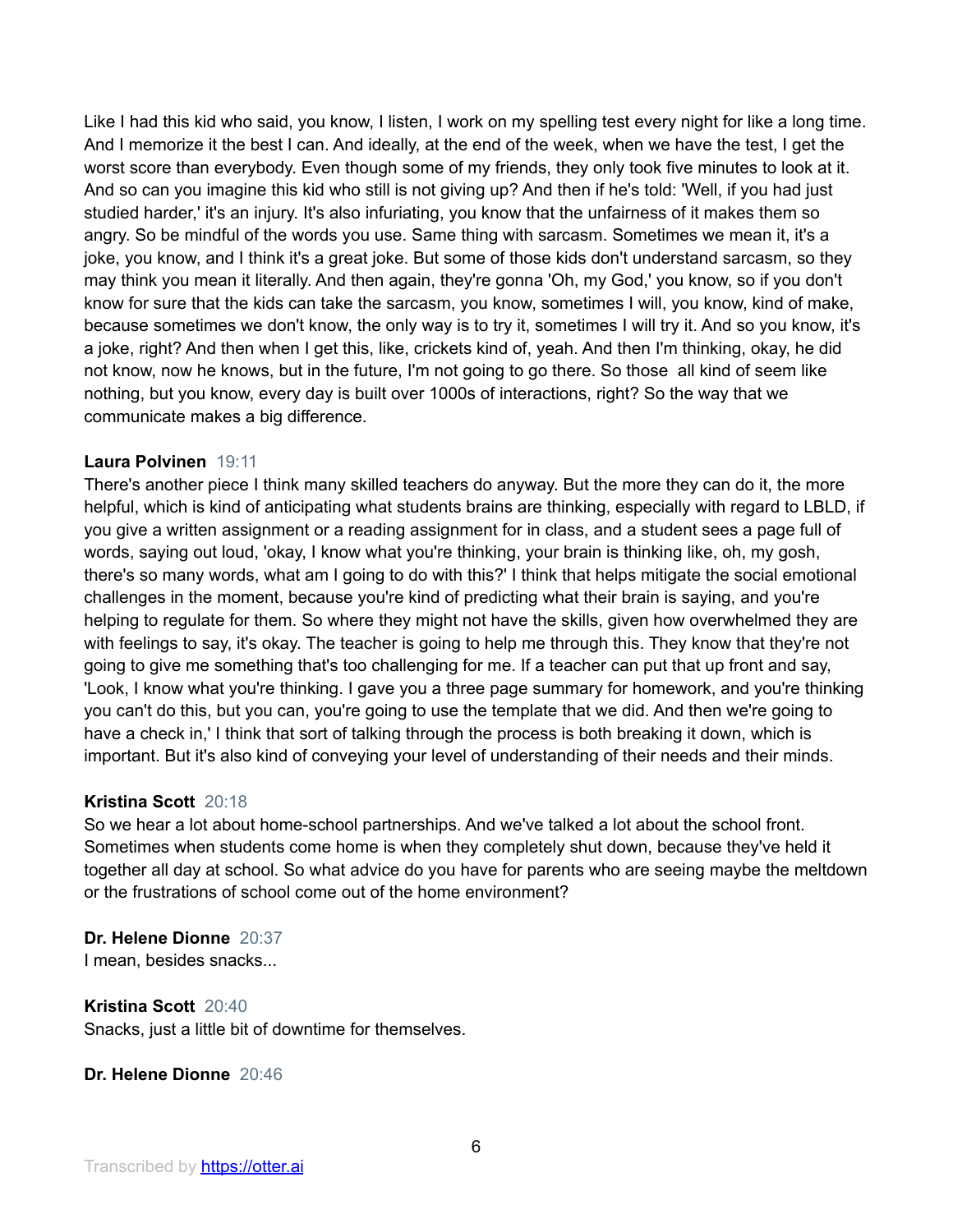And it's a challenge at times, you know, with some of those ADHD kids, when you will want them to do the work before the medication gets out of their system. So you'd want to give them some downtime, but not too much, because then it gets worse and worse, because then they have even less ability to...

## **Laura Polvinen** 21:05

I think the same of understanding your profile goes for families, I think sometimes we think LBLD is contained in the school day. And it's knowing it's not, and if families really understand the intricacies of okay, slow down your speech when you're talking to your student, or know that they might not be responding to you because they're thinking of the right words. Oftentimes, we have students who say I just agree with my parents because it's easier than trying to think of what to say. So they kind of put words in their mouths, which are well intentioned, but I think for students, they have processed all day long. And it's hard for them to think and talk more about what is happening either in their school day, or to explain a piece of homework to their parents, than to just do it. And so I think it's understanding, really, if parents can take a class on the intricacies of LBLD, we'll understand the anxiety that might go along with it. We always say to parents, it shouldn't be surprising that emotional challenges go in tandem with LBLD, because if we as adults had to do something that we hated most, six hours a day or taxes for six hours a day, like I'd be pretty cranky and worried too. And helping parents to understand that I think it's that perspective taking piece that's really valuable at home. And I think it's the similar concrete strategies, if you have a plan to share it with your child, if you're having a certain expectation, communicate that, give them kind of markers for how the time is gonna go. So many of our students with LBLD have significant executive function challenges. So understand that that's going to pop up constantly, you ask your child to clean their room, they don't know the steps, you have to walk through for them or don't get frustrated when they can't pack their gym bag. They don't know what goes into gym bag for soccer, even though they've worn cleats and shin guards and are in uniform every day for the past two years, it's really having to kind of map that out and give students the tools to be successful.

## **Dr. Helene Dionne** 22:54

What I like in general, also is to think about it at any age as a collaboration, again, so when you say develop, you know, make the expectations clear. It's so nice when you can build it together. I mean, obviously there are some non-negotiables. You're gonna have to do your homework. So how about if we figure out this year, you're now a fourth grader, so do you have a good place to do your work? Is it better when you're in the kitchen? Is it better when you're in your bedroom? And because there are different answers to that. So you want to do it in your bedroom this year. Okay, we're going to need to see if it works. So how will we know that it works? And so kind of do it with them so that it makes, again, the difference between empowering and when you are part of the negotiations, you are less likely to see control struggles, which are obviously a beautiful way to avoid. I will forever remember this adolescent, she would pick a fight, she was not happy. She just picked these incredible fights with her parents, and like the night before the exam. And then after that, she'd say, 'well, for sure if I flunk my test tomorrow, we'll know why. You know, look what you put me through.' And then she'd go. Beautiful. Beautiful. Well done. So yeah, one wants to avoid those struggles as much because it's very often an avoidance technique anyway, besides being exhausting for everybody, but you're more likely to do that when you you negotiate around a negotiable. And so that would be, so...

# **Laura Polvinen** 24:38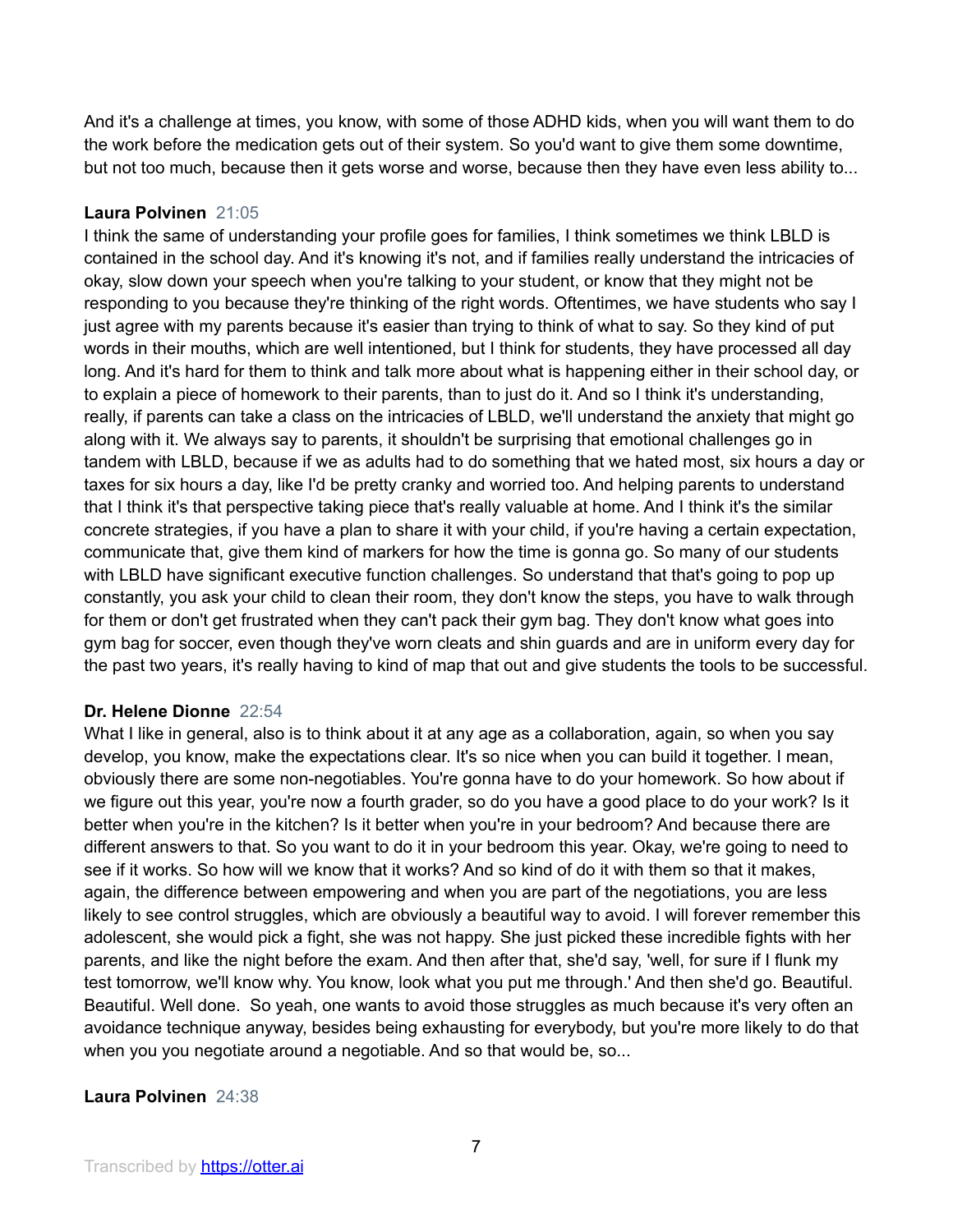And I think, decide what the non-negotiables are because there's that dance of like these things aren't negotiable. We're not negotiating on them, never. And here are the negotiables. What am I you know...off screen collaborative practice.

**Dr. Helene Dionne** 24:51

Exactly. The three baskets. Yes, yes.

## **Kristina Scott** 24:55

So do you have any final thoughts to leave us with or pieces of advice? Resources for those that want more information on this topic?

## **Laura Polvinen** 25:05

Sure, we are a big fan of Lynn Lyons who works specifically on anxiety work and really approaches anxiety much like approaching LBLD where you want to teach skills. It's not about accommodating for the anxiety or the worry, it's about teaching skills to manage it, because worry is a human part of existence. And much like we would never say to students, you don't need to learn to read. You need to learn to manage your anxiety, we're not going to avoid situations that cause worry or anxiety. So I think she's an excellent resource.

#### **Dr. Helene Dionne** 25:39

And Wagner with that surface.

#### **Laura Polvinen** 25:41

It also talks about kind of going over the worry hill, and oftentimes is this feeling like, you don't want to go over the hill, it's going to be awful. But once you start kind of getting to the top and going over, you realize you did it. And for so many students, their heels dig in when they're going up that hill, and they don't want to go, but it makes the hill higher and higher, the more you resist going through whatever challenging situation it is. I think too, so often we have families who are very worried about the outcomes. A first student, they'll be LD, but definitely one who has significant social emotional symptoms. And trying to say that, you know, with intervention, things really do get better. And our student's biggest advice is don't give up. Don't give up even when you think you need to, even when you think nothing is possible, that with the right supports, these kids are so resilient, and typically much better problem solvers, and perseveres than their typically learning peers. And so I think when students know that and are exposed to famous people with language based learning disabilities, or people in their own lives, that they don't know have LBLD, but are doing amazing things. It's really encouraging and helpful to know what life will be like moving forward.

#### **Kristina Scott** 26:54

Thank you, Helene and Laura. I appreciate your time. I know that you're very busy people. So we appreciate all you've had to share with us today. Thank you.

**Dr. Helene Dionne** 27:01 Thank you for having us.